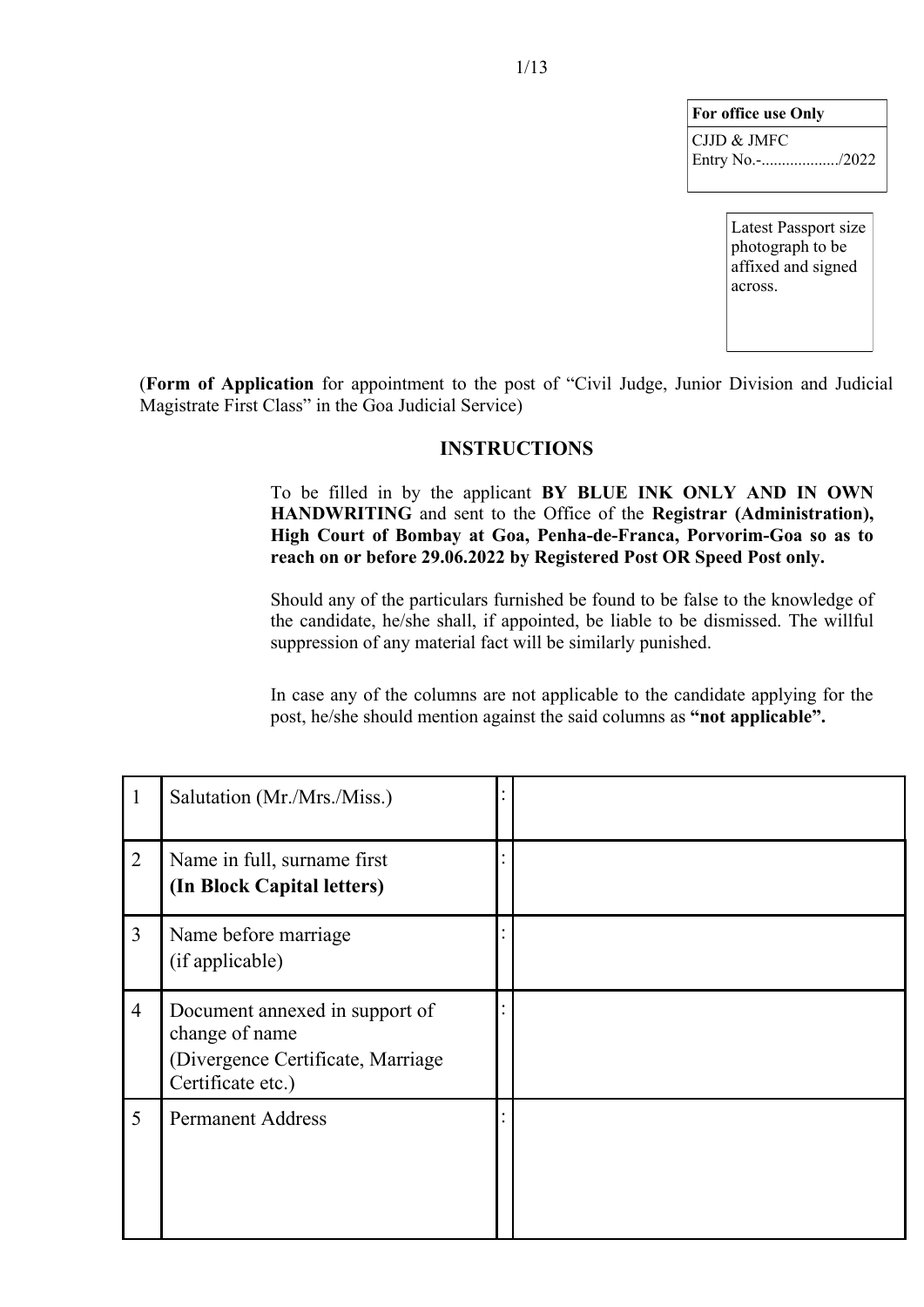| 6      | Address for Correspondence<br>(any change of address should at once<br>be communicated to the Registrar<br>(Admin.), High Court of Bombay at<br>Goa, Porvorim-Goa.                          |  |
|--------|---------------------------------------------------------------------------------------------------------------------------------------------------------------------------------------------|--|
| $\tau$ | Gender                                                                                                                                                                                      |  |
| 8      | e-mail ID                                                                                                                                                                                   |  |
| 9      | Telephone and/or Mobile No.                                                                                                                                                                 |  |
| 10     | Are you a citizen of India?                                                                                                                                                                 |  |
|        | Documents annexed in support<br>(a)<br>thereof                                                                                                                                              |  |
| 11     | Date of birth<br>(a)                                                                                                                                                                        |  |
|        | date of<br>(b)<br>the<br>Age<br>(as<br>on<br>advertisement)                                                                                                                                 |  |
|        | Documents annexed in support<br>(c)<br>thereof                                                                                                                                              |  |
| 12     | Scheduled  :<br>belong<br>Do<br>you<br>to<br>Caste/Scheduled<br>Tribe/Other<br>recognised<br>Backward Class<br>by<br>Government? Give the particulars as to<br>which of them you belong to. |  |
|        | Caste Certificate No<br>(i)                                                                                                                                                                 |  |
|        | (ii)<br><b>Issuing District</b>                                                                                                                                                             |  |
| 13     | Place of birth                                                                                                                                                                              |  |
|        | (Village, Taluka, District and State)                                                                                                                                                       |  |
| 14     | Nationality                                                                                                                                                                                 |  |
| 15     | Father's name<br>(a)                                                                                                                                                                        |  |
|        | Place of birth of father<br>(b)                                                                                                                                                             |  |
|        | Nationality of father<br>(c)                                                                                                                                                                |  |
| 16     | Mother's Name                                                                                                                                                                               |  |
| 17     | <b>Marital Status</b><br>(a)                                                                                                                                                                |  |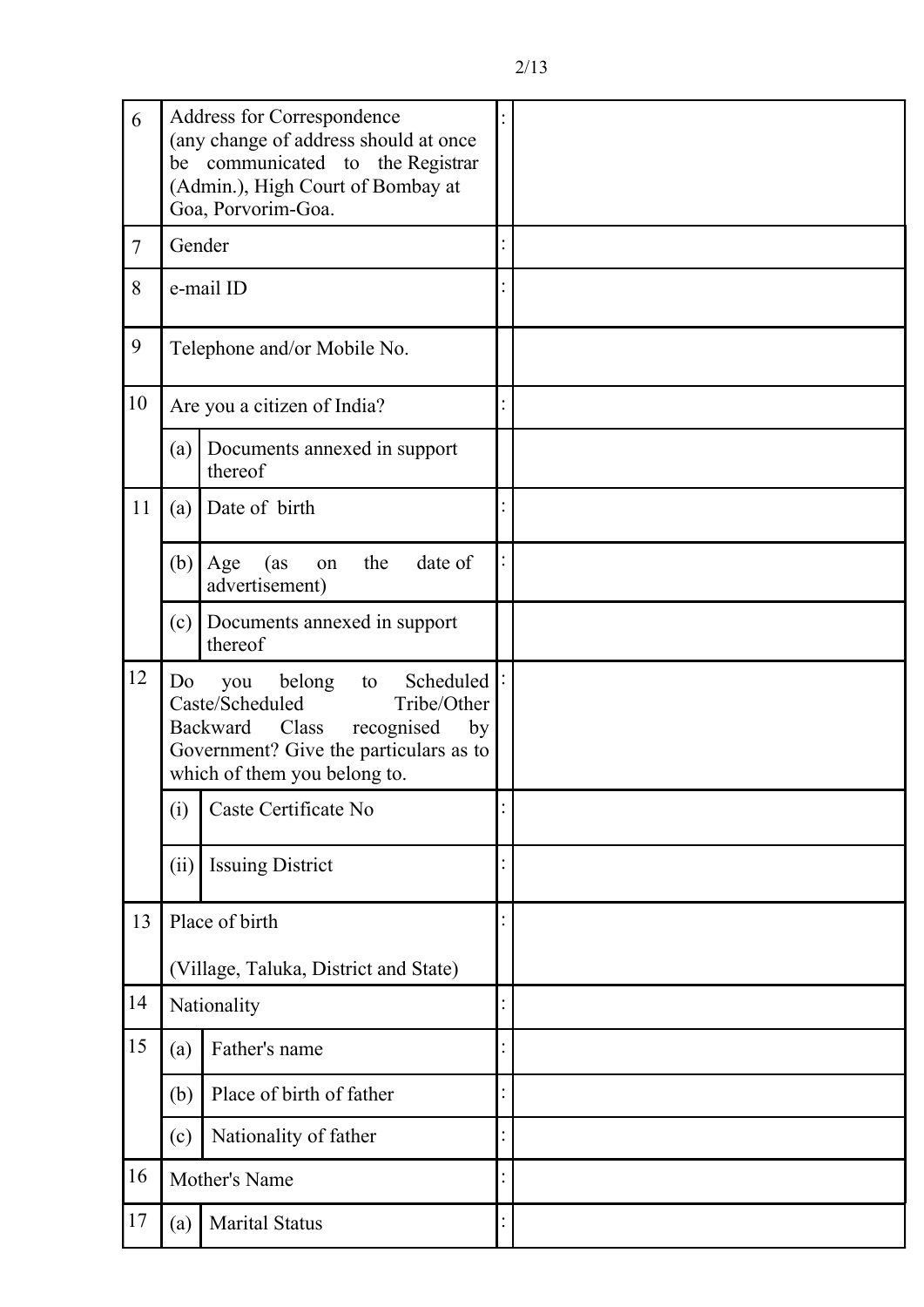|            | If 'Married', Do you have-<br>(b)                                                                                                             |                                                  |                                                                    | $\ddot{\cdot}$     |  |                                             |                  |                 |                    |
|------------|-----------------------------------------------------------------------------------------------------------------------------------------------|--------------------------------------------------|--------------------------------------------------------------------|--------------------|--|---------------------------------------------|------------------|-----------------|--------------------|
|            |                                                                                                                                               | more than one wife living<br>(i)<br>(if a male)? |                                                                    |                    |  |                                             |                  |                 |                    |
|            |                                                                                                                                               | (ii)                                             | married a person having<br>already a wife living (if a<br>female)? |                    |  |                                             |                  |                 |                    |
|            |                                                                                                                                               | (iii)                                            | Name of husband/wife                                               |                    |  |                                             |                  |                 |                    |
| 18         | (a)                                                                                                                                           |                                                  | Number of children as on the date:<br>of advertisement             |                    |  |                                             |                  |                 |                    |
|            | (b)                                                                                                                                           |                                                  | Name(s) and date (s) of birth of the $\vert$ :<br>child/children   |                    |  |                                             |                  |                 |                    |
| 19         | Have you earlier appeared for the  :<br>written examination for the appointment<br>to the post of C.J.J.D. & J.M.F.C. If<br>yes, give details |                                                  |                                                                    |                    |  |                                             |                  |                 |                    |
| 20         |                                                                                                                                               |                                                  |                                                                    |                    |  | <b>Details of Educational Qualification</b> |                  |                 |                    |
| Sr.<br>No. |                                                                                                                                               | Course/<br>Degree                                | University                                                         | Year of<br>passing |  | <b>Marks</b><br>obtained                    | Maximum<br>marks | Class/<br>Grade | No. of<br>Attempts |
|            |                                                                                                                                               |                                                  |                                                                    |                    |  |                                             |                  |                 |                    |
|            |                                                                                                                                               |                                                  |                                                                    |                    |  |                                             |                  |                 |                    |
|            |                                                                                                                                               |                                                  |                                                                    |                    |  |                                             |                  |                 |                    |
|            |                                                                                                                                               |                                                  |                                                                    |                    |  |                                             |                  |                 |                    |
|            |                                                                                                                                               |                                                  |                                                                    |                    |  |                                             |                  |                 |                    |
|            |                                                                                                                                               |                                                  |                                                                    |                    |  |                                             |                  |                 |                    |
|            | (Note: May attach additional sheets, if required)                                                                                             |                                                  |                                                                    |                    |  |                                             |                  |                 |                    |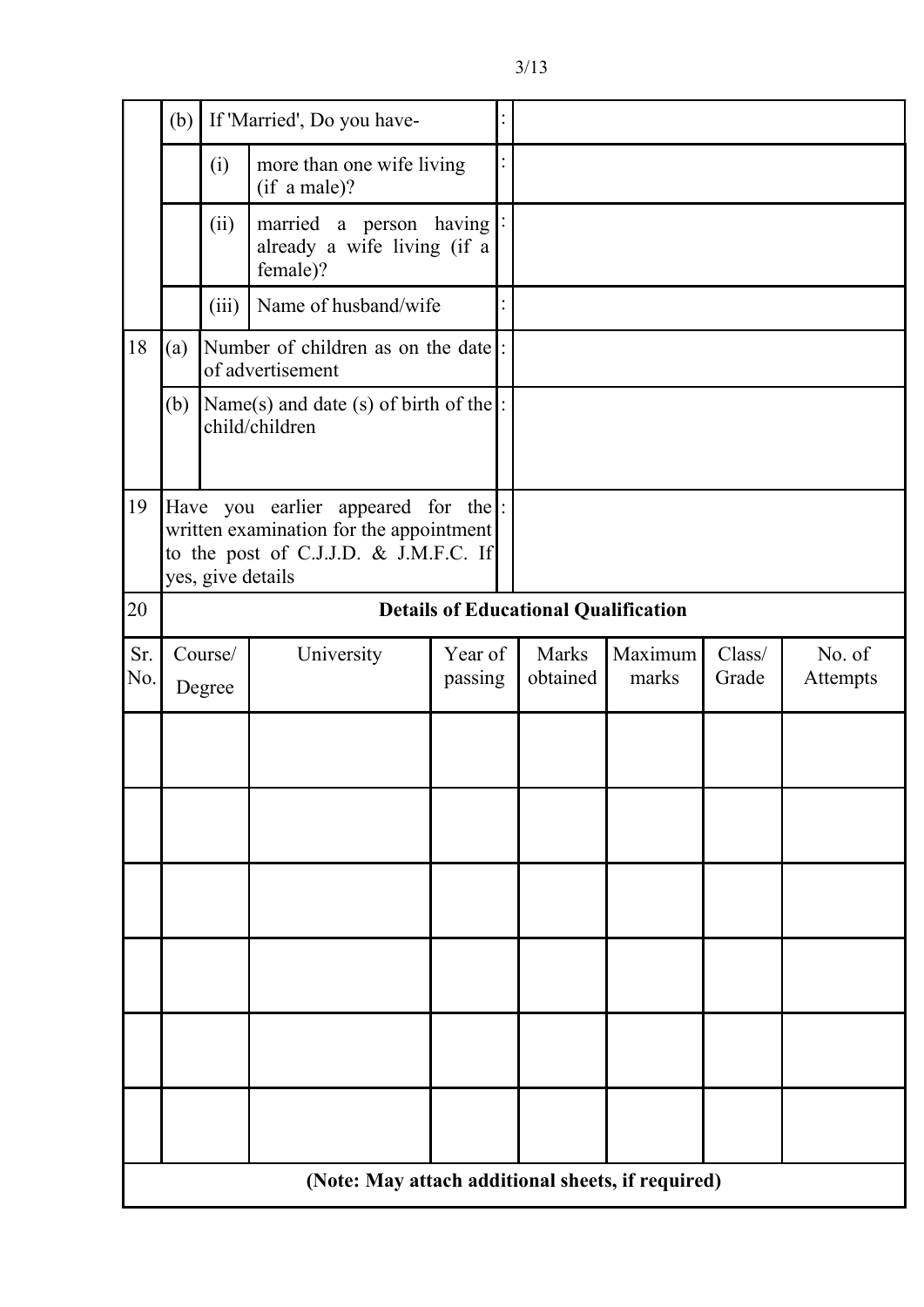| 21 | State whether you are enrolled as an :<br>Advocate and on what date<br>(if applicable).                                                                                                                                                                                                                                                                                                                                                                                                                                                                                                                                                                                                    |  | Yes | No |
|----|--------------------------------------------------------------------------------------------------------------------------------------------------------------------------------------------------------------------------------------------------------------------------------------------------------------------------------------------------------------------------------------------------------------------------------------------------------------------------------------------------------------------------------------------------------------------------------------------------------------------------------------------------------------------------------------------|--|-----|----|
| 22 | Give the names of the Courts in which!:<br>and the Judges before whom you have<br>practised most during last three years in<br>the prescribed Form (Format II)<br>annexed herewith.                                                                                                                                                                                                                                                                                                                                                                                                                                                                                                        |  |     |    |
| 23 | State full particulars of your practice as  :<br>an Advocate <i>i.e</i> number of matters,<br>nature of litigations, the total duration<br>of the practice, etc. in the prescribed<br>Form (Format III & IV) annexed<br>herewith.                                                                                                                                                                                                                                                                                                                                                                                                                                                          |  |     |    |
| 24 | State the amount of your professional.<br>earnings during the last three years and<br>submit the copies of I.T. returns filed<br>by you for the last three years if any.                                                                                                                                                                                                                                                                                                                                                                                                                                                                                                                   |  |     |    |
| 25 | Public:<br>State whether<br>you are<br>a<br>Public<br>Additional<br>Prosecutor<br><b>or</b><br>Public<br>Assistant<br>Prosecutor<br><b>or</b><br>Prosecutor or Government Advocate.<br>If yes, state details of service.                                                                                                                                                                                                                                                                                                                                                                                                                                                                   |  |     |    |
| 26 | State whether you are in Government.<br>service and salaried employee/Officer<br>of the Government or otherwise.<br>If yes, state details of service.                                                                                                                                                                                                                                                                                                                                                                                                                                                                                                                                      |  |     |    |
| 27 | Whether you are claiming the eligibility:<br>as fresh Law Graduate?                                                                                                                                                                                                                                                                                                                                                                                                                                                                                                                                                                                                                        |  |     |    |
| 28 | State whether you are a member of:<br>ministerial staff of the High Court or of<br>Courts subordinate thereto; or the<br>Office of the Government Pleader<br>those<br>attached<br>to<br>Courts<br>$\alpha$<br>Superintendent in the High Court of<br>Bombay at Goa or in the Courts<br>subordinate thereto in Goa and holding<br>a Degree in Law or Sub-Registrar or<br>District Registrar in Goa and holding a<br>Degree in Law or Legal Assistant in the<br>Law Department of the Government of<br>Goa or Superintendent (Legal/Drafting)<br>in the Law Department of the<br>Government of Goa, for not less than 5<br>years in the post or posts. State<br>particulars of your service. |  |     |    |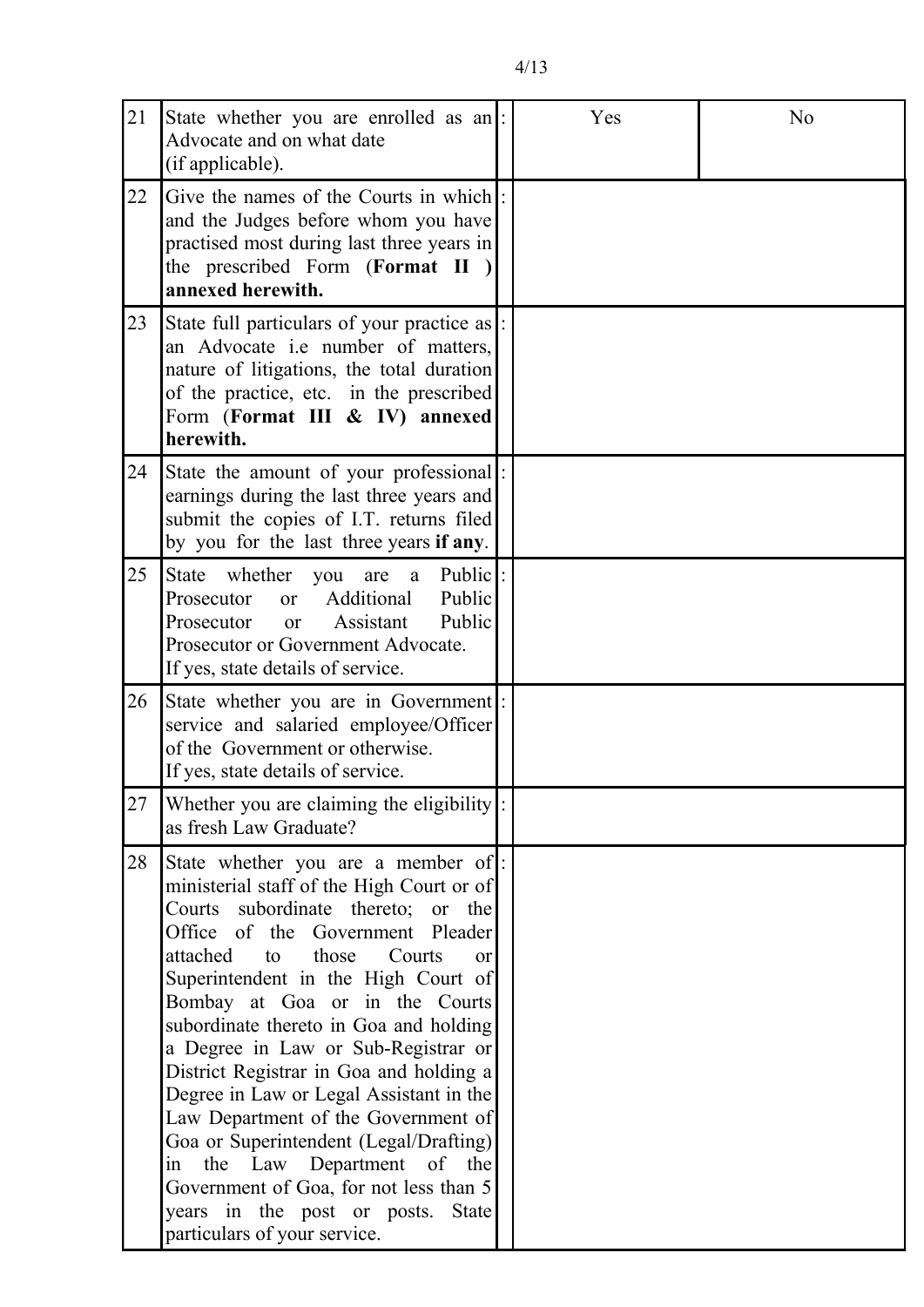| 29         |                                                                                                                                                                                                                                                                              | What is your mother-tongue?                                            |  |                           |  |                       |
|------------|------------------------------------------------------------------------------------------------------------------------------------------------------------------------------------------------------------------------------------------------------------------------------|------------------------------------------------------------------------|--|---------------------------|--|-----------------------|
|            | Are you able to speak, read $\&$  :<br>a)<br>write Konkani and<br>able to<br>translate with clarity and ease<br>Konkani into English and vice<br>versa?                                                                                                                      |                                                                        |  |                           |  |                       |
|            | b)<br>Are you able to speak, read $\&$ :<br>write<br>Marathi and<br>able to<br>translate with clarity and ease<br>Marathi into English and vice<br>versa?                                                                                                                    |                                                                        |  |                           |  |                       |
| 30         | Choice of medium of final written.<br>examination of Paper I & II.<br>(English/Konkani/Marathi)                                                                                                                                                                              |                                                                        |  |                           |  |                       |
| 31         | Give below the details of two referees, who should be responsible persons, unconnected<br>with your school, University and not related to you, testifying your character as per<br><b>Format I.</b> (To be issued on or after the date of publication of the advertisement). |                                                                        |  |                           |  |                       |
| Sr.<br>No. |                                                                                                                                                                                                                                                                              | Name                                                                   |  | Profession<br>Contact No. |  | <b>Postal Address</b> |
|            |                                                                                                                                                                                                                                                                              |                                                                        |  |                           |  |                       |
|            |                                                                                                                                                                                                                                                                              |                                                                        |  |                           |  |                       |
| 32         |                                                                                                                                                                                                                                                                              | Are you physically fit for service in any  :<br>part of the Goa State? |  |                           |  |                       |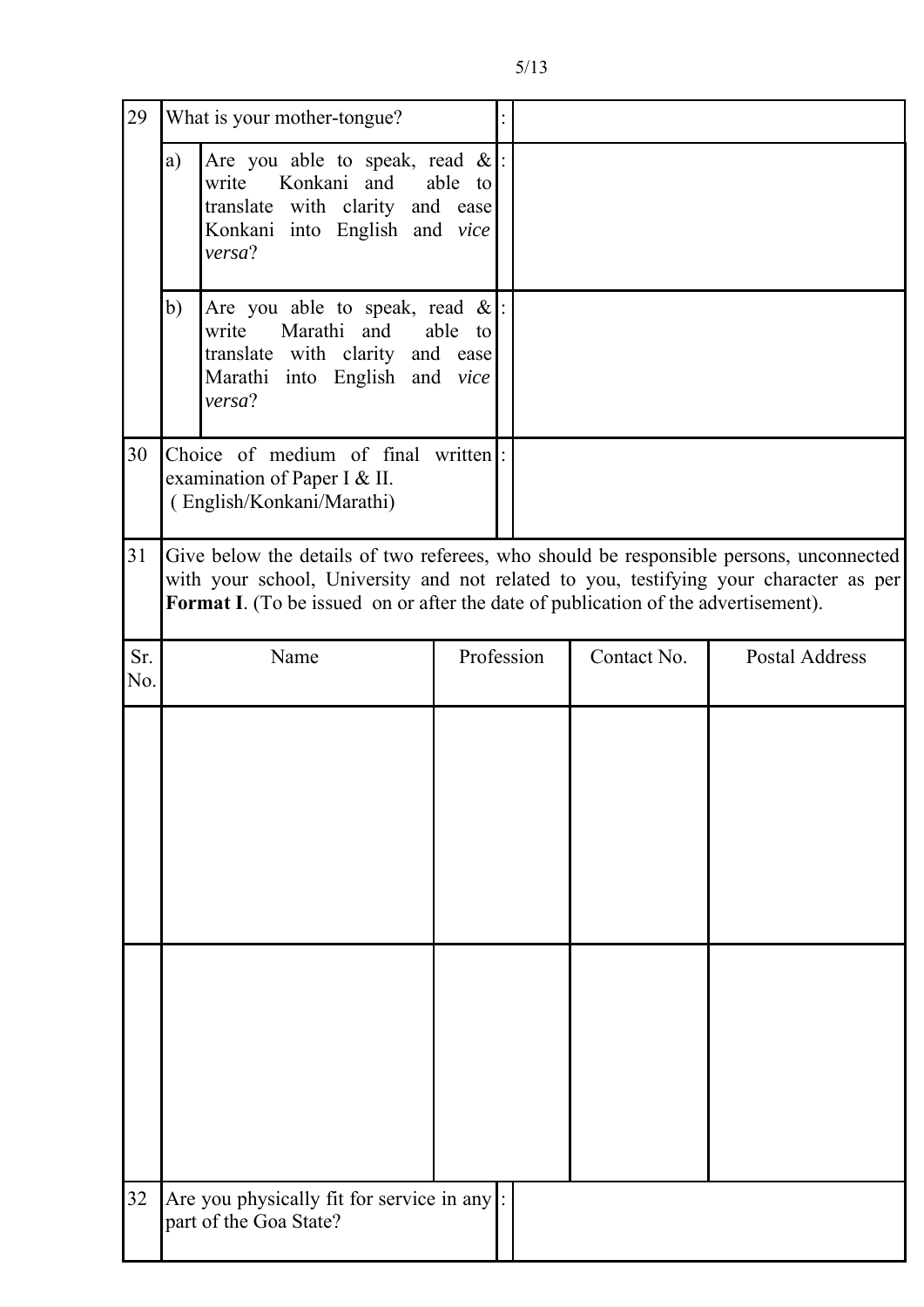| 33 | Are                                                                                                                                                                                                                                                                                                                                                                                      | free<br>from<br>$pecuniary$ :<br>you<br>embarrassments? |  |  |
|----|------------------------------------------------------------------------------------------------------------------------------------------------------------------------------------------------------------------------------------------------------------------------------------------------------------------------------------------------------------------------------------------|---------------------------------------------------------|--|--|
| 34 | Whether you have been compulsorily :<br>retired, removed or dismissed from<br>Judicial Service or from service in<br>Government or Statutory or Local<br>Authority or failed to /could not<br>successfully complete probation period<br>in Judicial Service on any post, or in<br>Government or Statutory or Local<br>Authority.                                                         |                                                         |  |  |
| 35 | Whether you are facing any disciplinary:<br>action from the Bar Council of India or<br>Bar Council of Maharashtra and Goa or<br>any Bar Association or any other<br>professional body. If yes, give the<br>details.                                                                                                                                                                      |                                                         |  |  |
| 36 | Are you facing any criminal prosecution:<br>in any Court of Law? If yes, give the<br>details.                                                                                                                                                                                                                                                                                            |                                                         |  |  |
| 37 | Whether you have been ever convicted:<br>by any Criminal Court of any offence or<br>an offence involving moral turpitude or<br>have been permanently debarred or<br>disqualified by the High Court or the<br>Union Public Service Commission or<br>any State Public Service Commission<br>from appearing for examinations or<br>selections conducted by it? If yes, give<br>the details. |                                                         |  |  |
| 38 | Details of payment                                                                                                                                                                                                                                                                                                                                                                       |                                                         |  |  |
|    | (i)                                                                                                                                                                                                                                                                                                                                                                                      | e-Challan No.                                           |  |  |
|    | (ii)                                                                                                                                                                                                                                                                                                                                                                                     | Date                                                    |  |  |
|    |                                                                                                                                                                                                                                                                                                                                                                                          | $(iii)$ Amount                                          |  |  |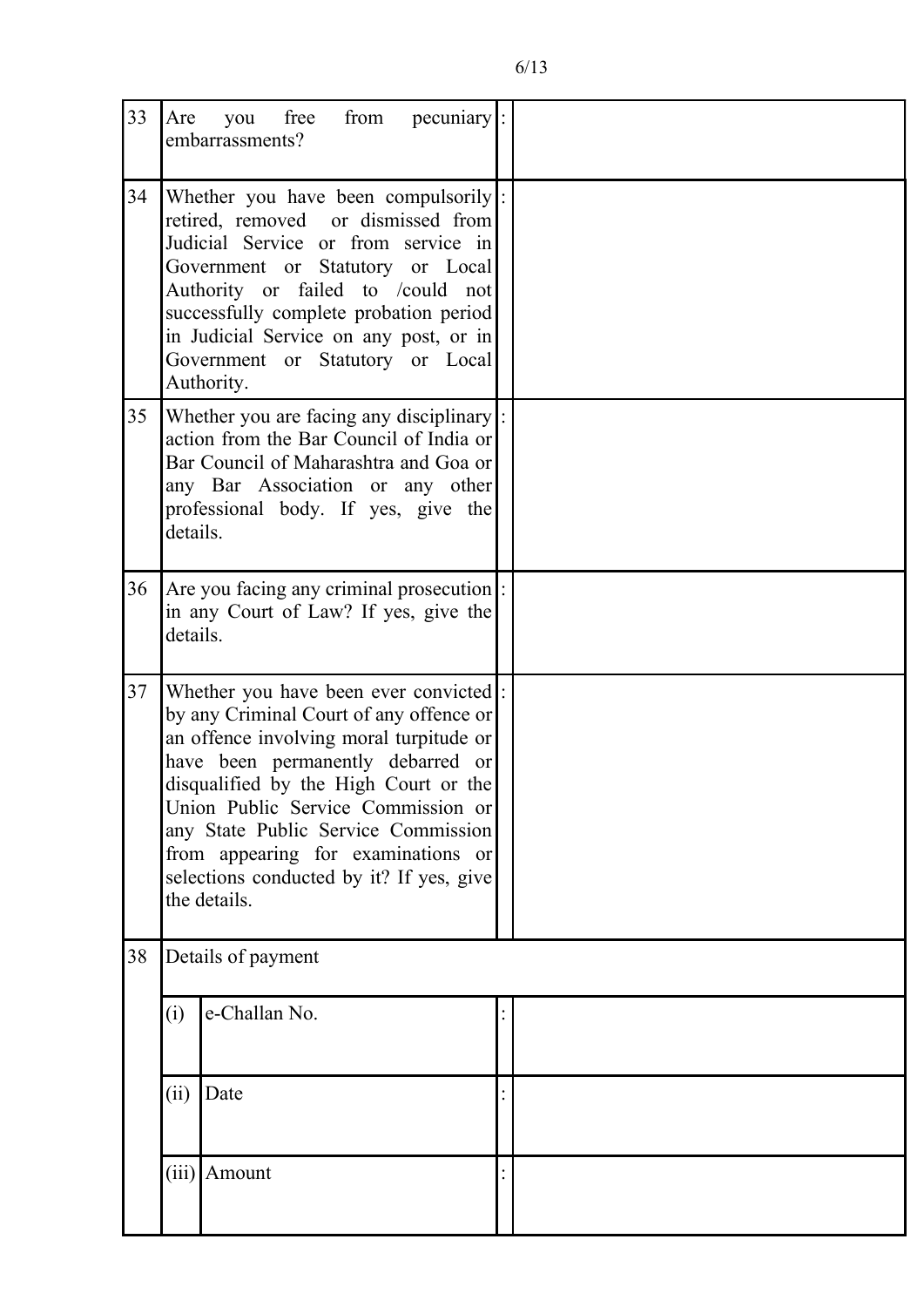| 39 | List of enclosures/documents | $\ddot{\cdot}$ |  |
|----|------------------------------|----------------|--|
|    |                              |                |  |
|    |                              |                |  |
|    |                              |                |  |
|    |                              |                |  |
|    |                              |                |  |
|    |                              |                |  |
|    |                              |                |  |
|    |                              |                |  |
|    |                              |                |  |
|    |                              |                |  |
|    |                              |                |  |
|    |                              |                |  |
|    |                              |                |  |
|    |                              |                |  |
|    |                              |                |  |
|    |                              |                |  |
|    |                              |                |  |
|    |                              |                |  |
|    |                              |                |  |
|    |                              |                |  |
|    |                              |                |  |
|    |                              |                |  |
|    |                              |                |  |
|    |                              |                |  |
|    |                              |                |  |
|    |                              |                |  |
|    |                              |                |  |
|    |                              |                |  |
|    |                              |                |  |
|    |                              |                |  |
|    |                              |                |  |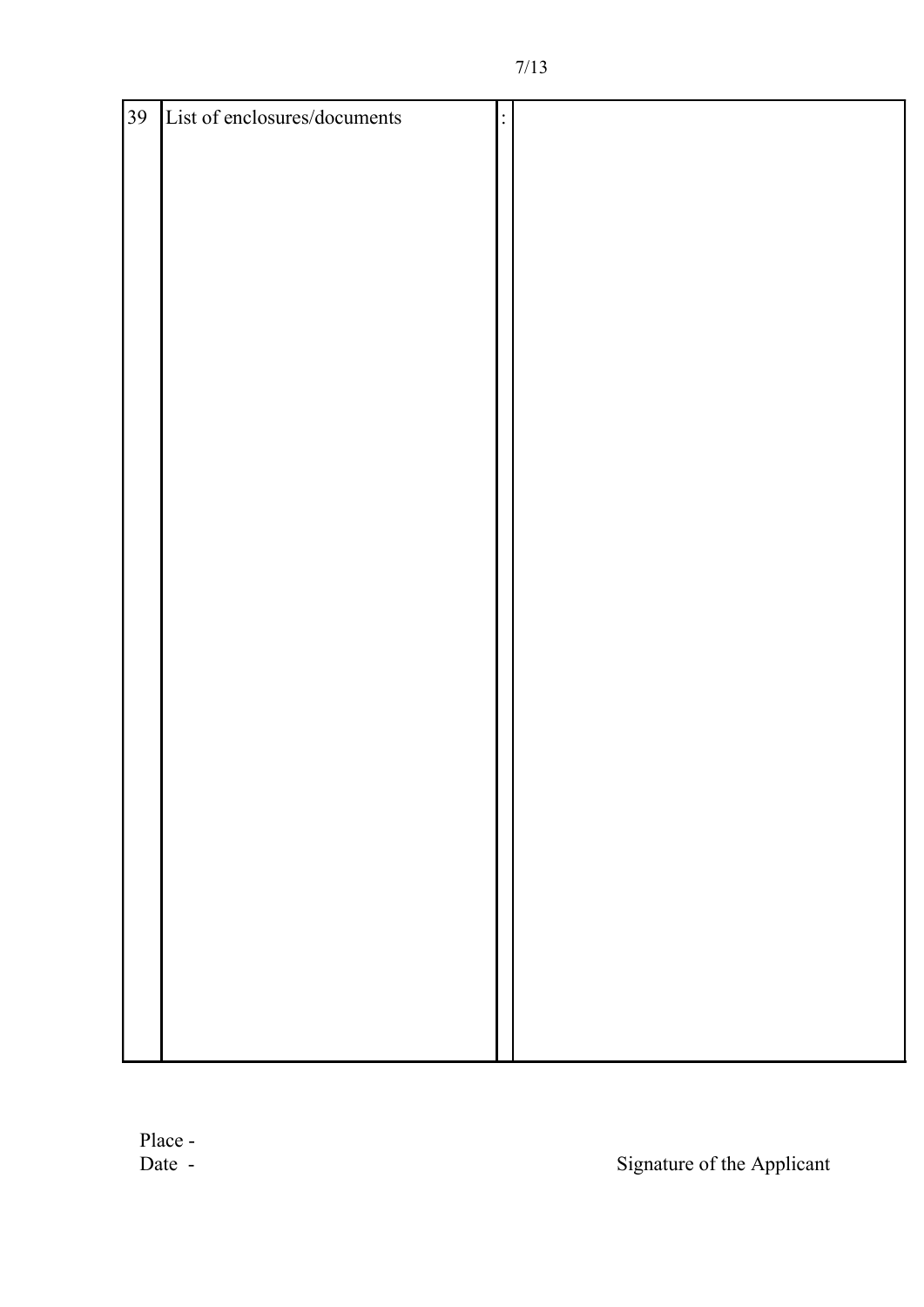#### **DECLARATION-I**

 I, the applicant Mr./Mrs./Miss.\_\_\_\_\_\_\_\_\_\_\_\_\_\_\_\_\_\_\_\_\_\_\_\_\_\_\_\_\_\_do hereby solemnly affirm that all the details filled up in the application are true and correct as per my knowledge. **I am fully aware of the fact** that, if any information is found to be false/incorrect, I will be liable to be disqualified from the process of selection and if selected/appointed, my services would be liable to be terminated without any notice.

Place -

Date - Signature of the Applicant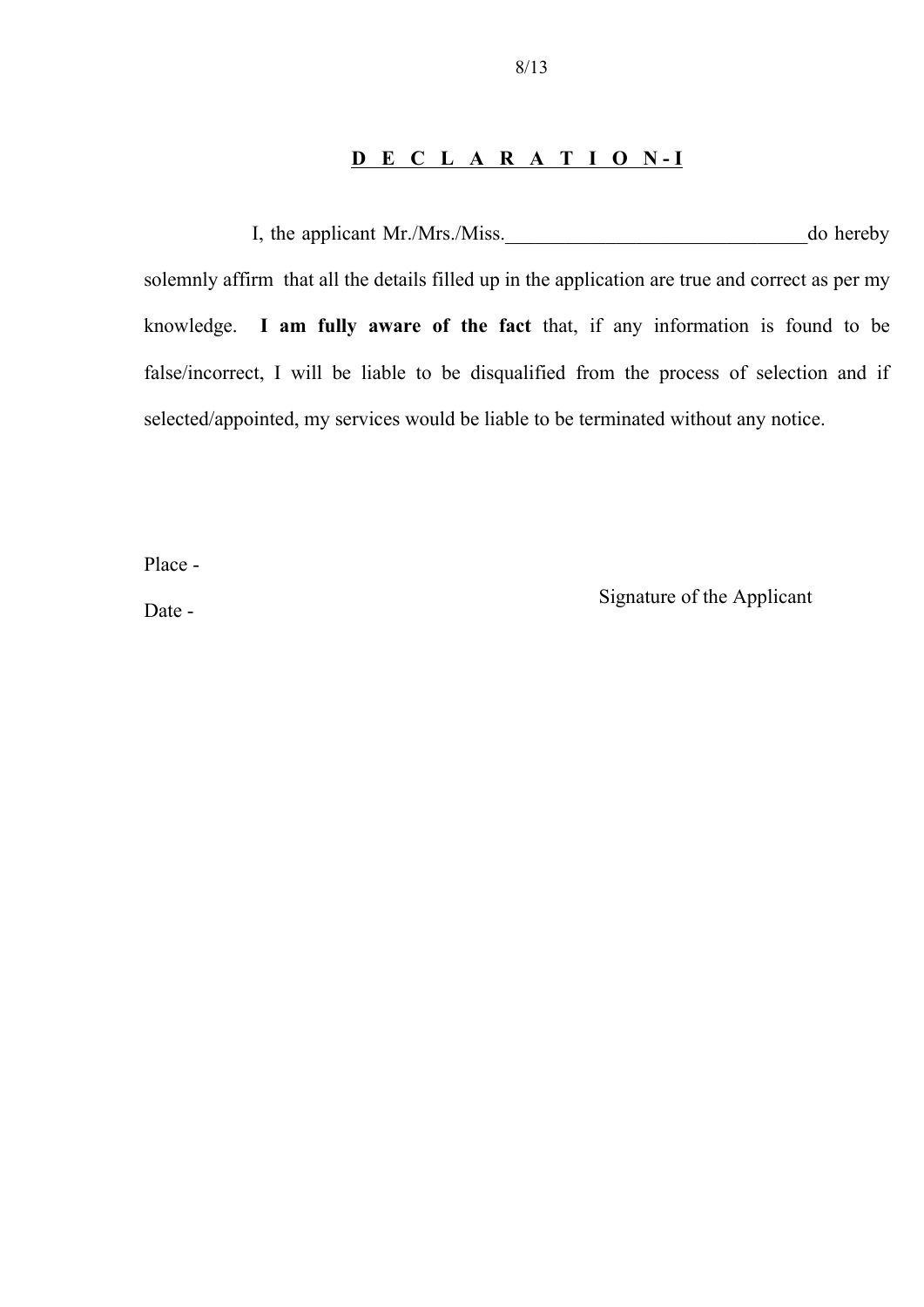### **DECLARATIO N - II**

|                               | Mr./Mrs./Miss. |                         |        |
|-------------------------------|----------------|-------------------------|--------|
| son/daughter/wife of Mr./Mrs. |                | age                     | years, |
| residing at                   |                | do hereby declare that, |        |

- (1) I have submitted an application for the post of
- (2) I have  $\frac{1}{\sqrt{2}}$  living child/children as on today. Out of them,  $\frac{1}{\sqrt{2}}$ child/children is/are born after 30.06.2005. (If yes, mention date/s of birth).

 $\mathcal{L}_\text{max} = \mathcal{L}_\text{max} = \mathcal{L}_\text{max} = \mathcal{L}_\text{max} = \mathcal{L}_\text{max} = \mathcal{L}_\text{max} = \mathcal{L}_\text{max} = \mathcal{L}_\text{max} = \mathcal{L}_\text{max} = \mathcal{L}_\text{max} = \mathcal{L}_\text{max} = \mathcal{L}_\text{max} = \mathcal{L}_\text{max} = \mathcal{L}_\text{max} = \mathcal{L}_\text{max} = \mathcal{L}_\text{max} = \mathcal{L}_\text{max} = \mathcal{L}_\text{max} = \mathcal{$ 

(3) I am aware of the explanation relating to number of children and the two provisos appended to clause No.14(f) of the advertisement dated  $\mathcal{L}_\text{max}$ 

Place -

Date - Signature of the Applicant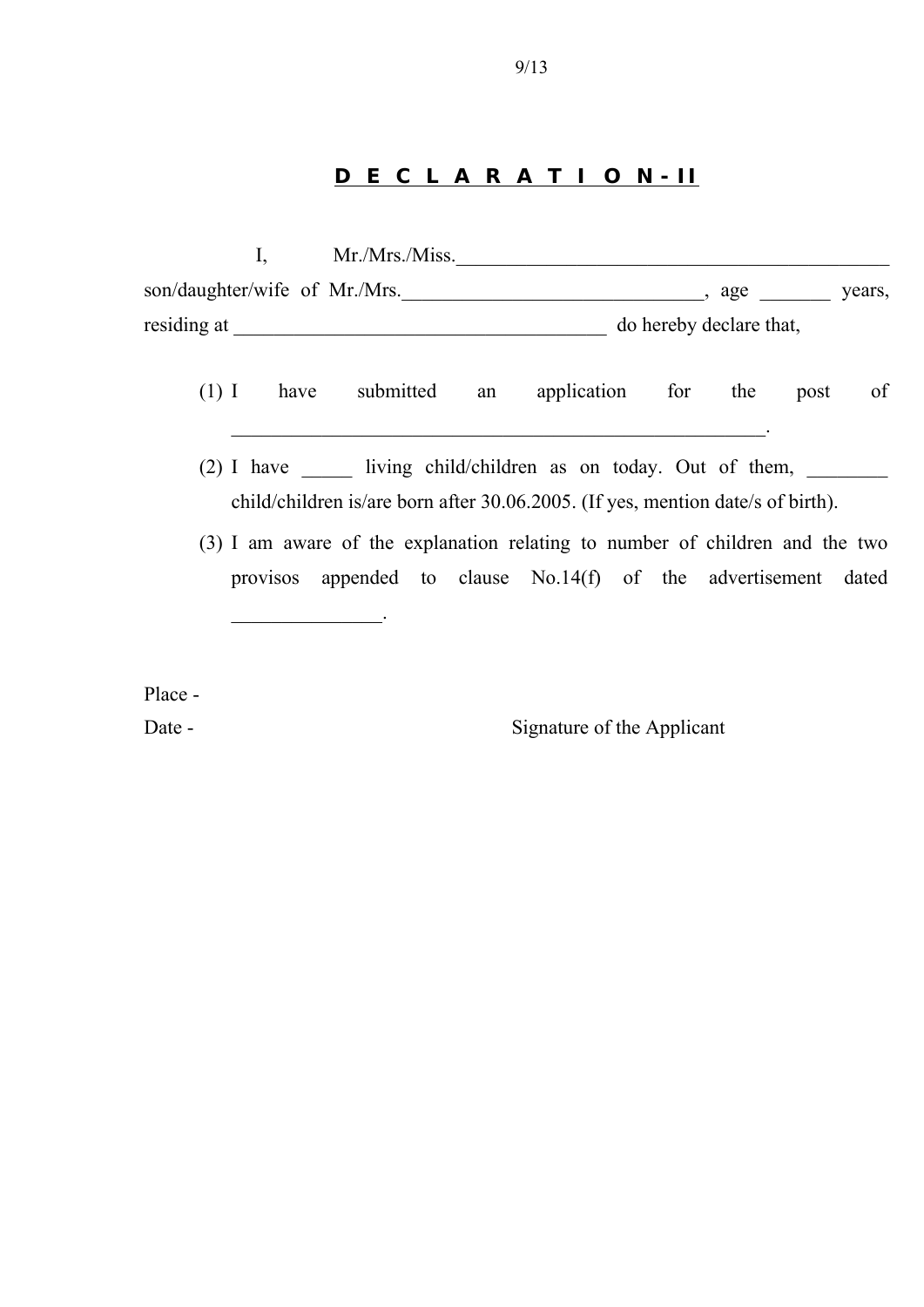## **FORMAT No. – I**

## **CHARACTER CERTIFICATE**

| This is to certify that Mr./Mrs./Ms. | , Son/Daughter/Wife of                                                                 |
|--------------------------------------|----------------------------------------------------------------------------------------|
|                                      | , residing at                                                                          |
|                                      | who is applying for the                                                                |
|                                      | post of CJJD & JMFC in the Judicial Service of the State of Goa (Recruitment 2020), is |
| well known to me for the past        | years and the candidate's character and conduct                                        |
| are good.                            |                                                                                        |

Date :-<br>
Place :-<br>
Signature of the Person<br>
Issuing Certificate E<br>Issuing Certificate

# **Details of the Person Certifying** :

Name :

Address :

Mobile/Land Line (with STD Code) No. :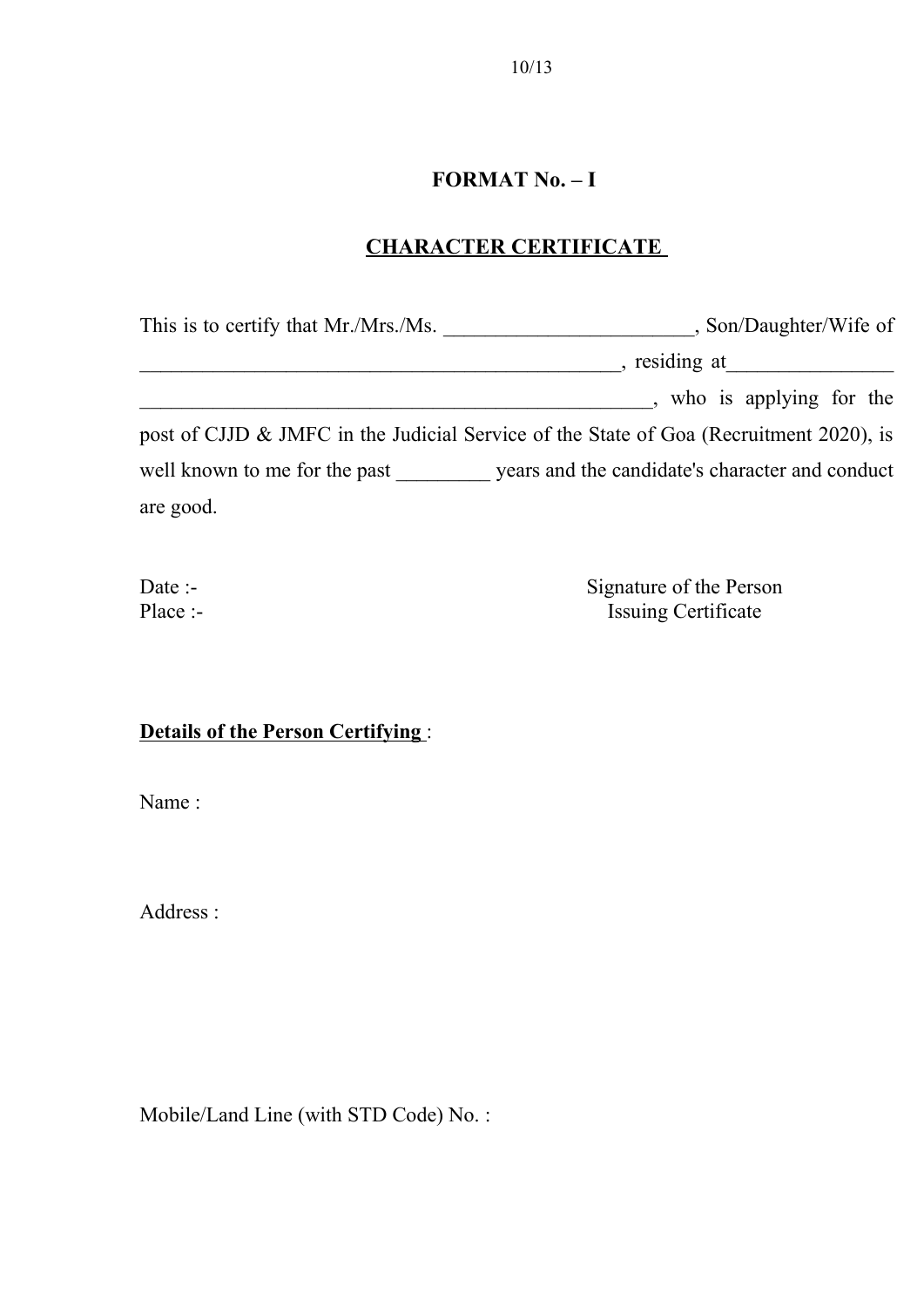### **FORMAT No. - II**

Details of courts and name of the Judges before whom I have practiced during the period of **three years** immediately preceding the date of the publication of the advertisement.

| Sr.<br>No.     | Period | Name of the Court | Name of the Judge | Case No. |
|----------------|--------|-------------------|-------------------|----------|
| $\mathbf{1}$   |        |                   |                   |          |
| $\overline{2}$ |        |                   |                   |          |
| $\overline{3}$ |        |                   |                   |          |
| $\overline{4}$ |        |                   |                   |          |
| 5              |        |                   |                   |          |
| 6              |        |                   |                   |          |
| $\overline{7}$ |        |                   |                   |          |
| $\, 8$         |        |                   |                   |          |
| $\mathbf{9}$   |        |                   |                   |          |
| $10\,$         |        |                   |                   |          |
| 11             |        |                   |                   |          |
| 12             |        |                   |                   |          |
| 13             |        |                   |                   |          |
| 14             |        |                   |                   |          |

I, hereby, declare that the above furnished particulars are true, correct and complete to the best of my knowledge and belief.

Date : (Name and Signature of Applicant)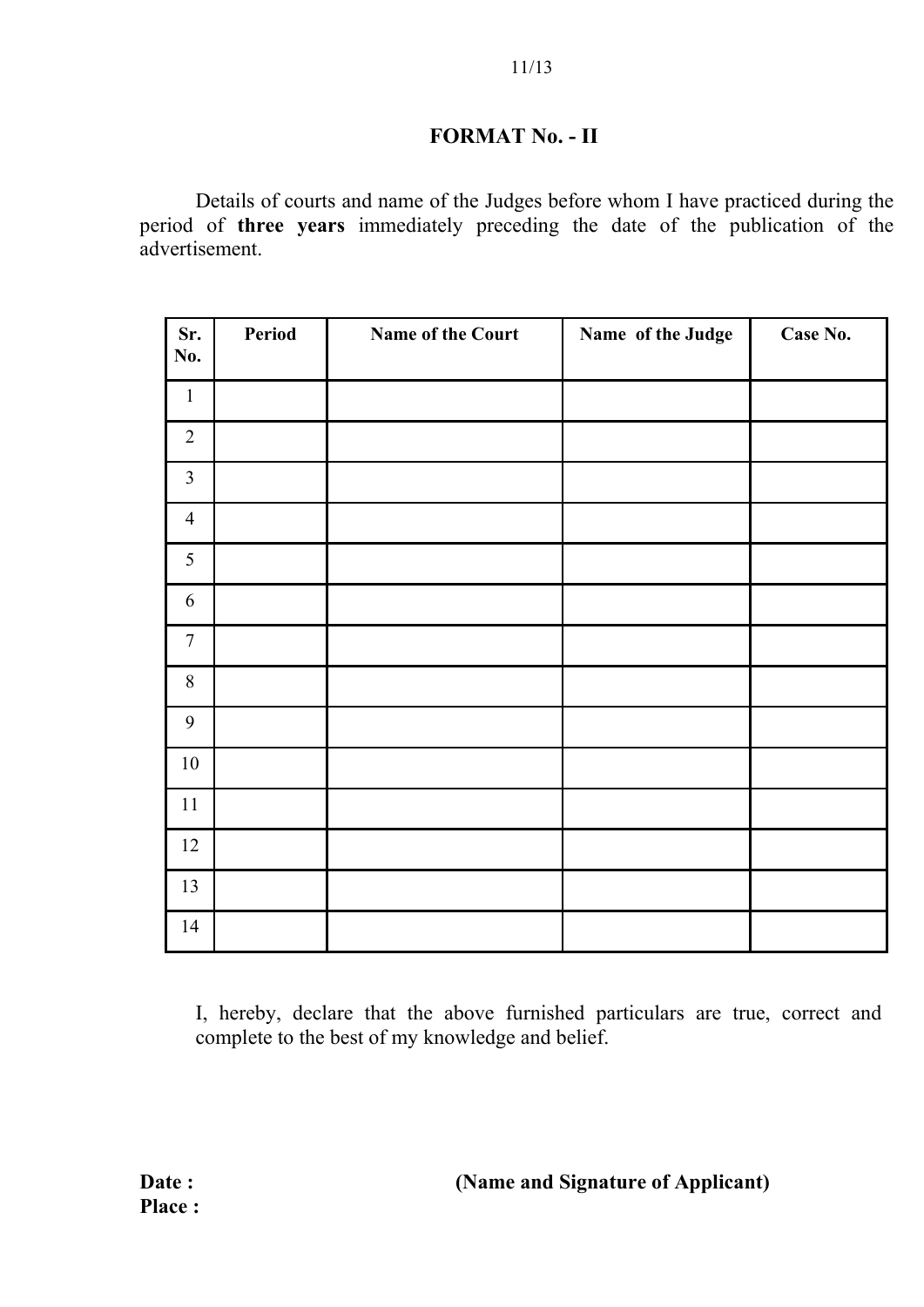#### **FORMAT No. - III**

I, \_\_\_\_\_\_\_\_\_\_\_\_\_\_\_\_, hereby state, that I am enrolled as an Advocate since with Bar Council of Maharashtra and Goa and my enrollment number is I am practicing as an Advocate at (place/s) since the date of my enrollment. I have been practicing as an Advocate for not less than three years on the date of publication of the present advertisement. The total duration of my practice as on the date of advertisement as an Advocate is years.

I, hereby, declare that the above furnished particulars are true, correct and complete to the best of my knowledge and belief.

Date : (Name and Signature of Applicant)

**Place :**